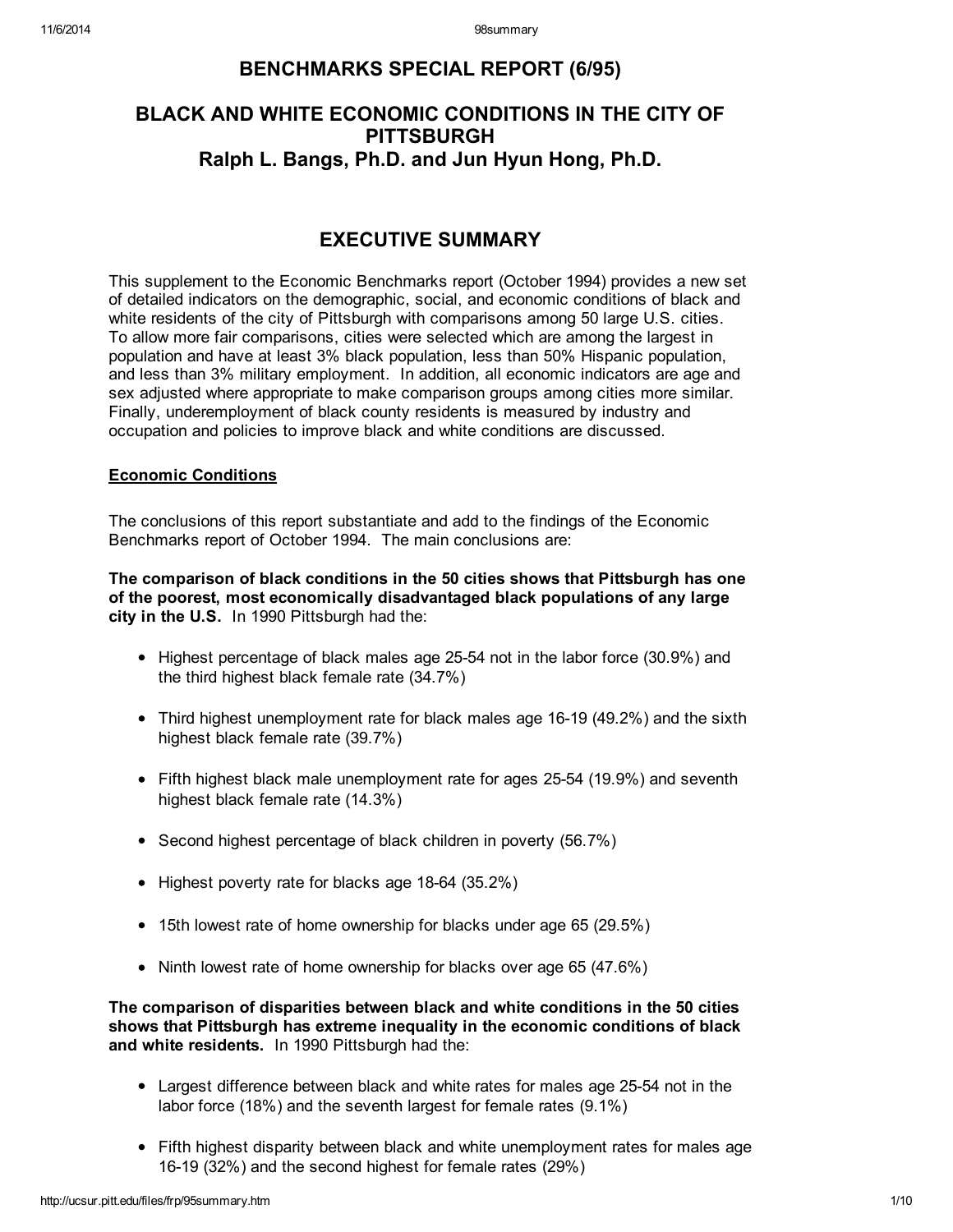- Third highest disparity between black and white unemployment rates for males age 25-54 (13%) and the fourth highest for female rates (9.9%)
- Fifth largest disparity between black and white children in poverty (40.5%)
- Fourth highest disparity between black and white persons age 18-64 in poverty (21.1%)
- Fifth largest disparity between white and black non-elderly home ownership rates (24.7%)
- Third largest disparity between white and black elderly home ownership rates (20.7%)

The comparison of white conditions in the 50 cities shows that serious economic problems exist for white working age residents of Pittsburgh. In 1990 Pittsburgh had the:

- Second highest rate for white males age 25-54 not in the labor force (12.9%) and the eighth highest white female rate (25.6%)
- Sixth highest unemployment rate for white males age 25-54 (6.9%)
- Seventh highest poverty rate for whites age 18-64 (14.1%)

## Social Conditions

Although it is not the purpose of this report to analyze causes of the problem, a couple of the social indicators in the study are likely to be contributing factors for the poor economic conditions:

- The percentage of white residents of Pittsburgh age 25-59 with a four-year college degree or higher (30.1%) was three times the percentage of black residents (10.1%).
- Pittsburgh has extremely serious problems with black family structure. In 1990 Pittsburgh had the highest percentage of female-headed households with children (69.1% of all black households with children) and the second lowest percentage of black children living with two parents (21.7%). Only 19.5 percent of white households with children were female-headed in 1990, and 74.2 percent of white children lived with two parents.

#### Black Employment by Industry and Occupation

In order to guide part of a policy response to the problem, we analyzed black employment by industry and occupation in Allegheny County. The county is the primary labor market area for city of Pittsburgh residents and employers. Since 10.6 percent of adults age 18-64 in the county in 1990 were black, it is reasonable to assume that black resident s of the county would hold about 10.6 percent of the jobs in each major industry and occupation if black and white labor force participation and employment rates were similar and blacks had equal access to jobs.

Using 1990 Census data and applying the standard of 10.6 percent to each industry and occupation in Allegheny County, we found a total shortfall of 15,100 for black resident employment and the following shortfalls for specific industries and occupations: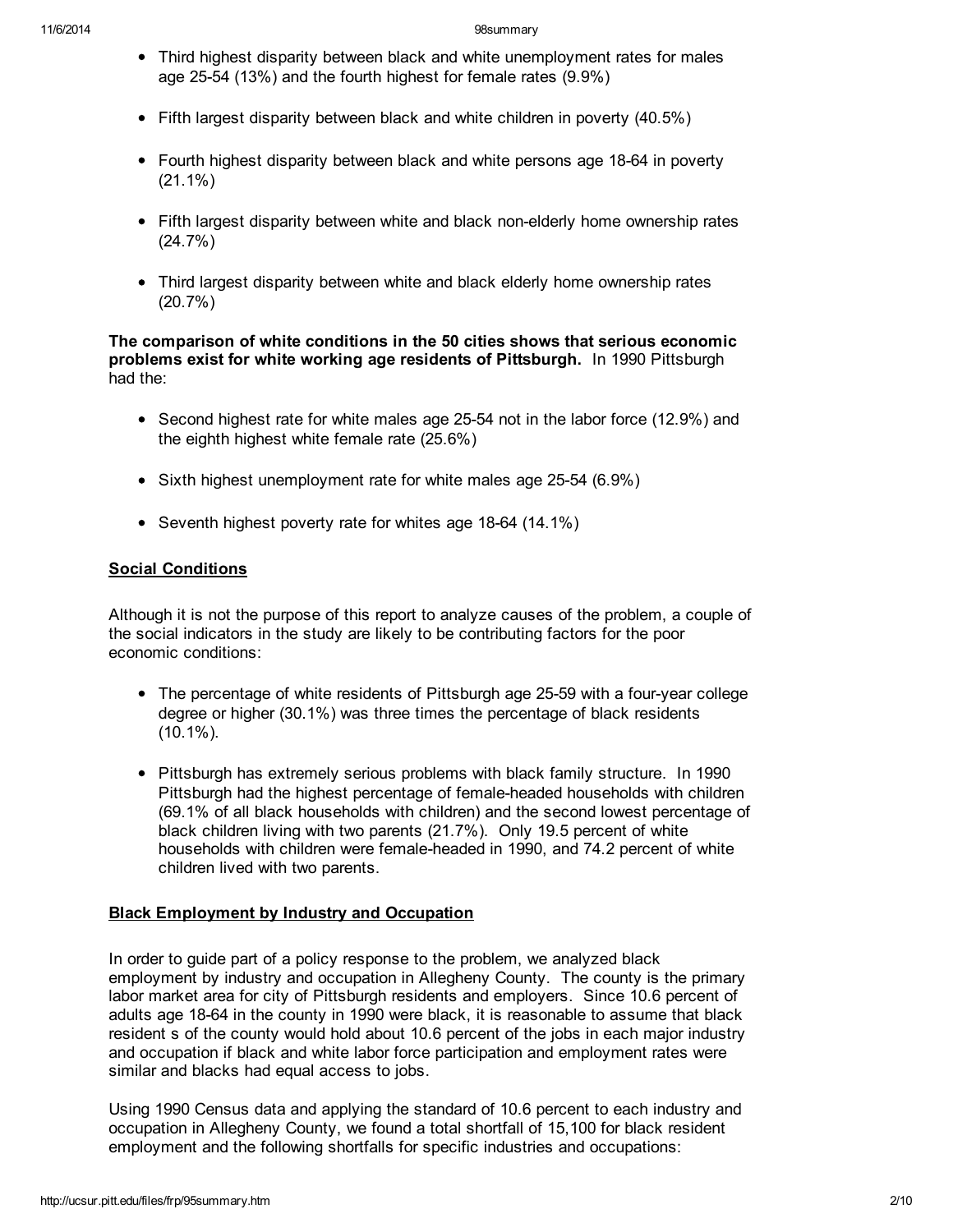5,008 in retail trade; 3,531 in manufacturing; 1,903 in construction; 1,868 in wholesale trade; 1,376 in professional services, especially educational services and non-hospital health services; 1,124 in insurance, real estate, and non-banking finance; and 1,078 in business and entertainment and recreation services.

5,053 in professional specialty occupations, especially teachers, librarians, counselors, health occupations, engineers, and natural scientists; 4,587 in sales occupations; 4,582 in executive, administrative, and managerial occupations; and 3,384 in precision production and construction trades.

## Policy Recommendations

Improving black economic conditions will require large institutional reforms, including much better economic development strategies, more affirmative action to hire greater numbers of qualified blacks in the city of Pittsburgh and Allegheny County, more black business starts and small business expansions, and better education and training for black residents.

# INTRODUCTION

This report is a follow-up to our Economic Benchmarks study of October, 1994.

More detailed information is provided here on black and white economic conditions, particularly by sex and age, in the city of Pittsburgh and 49 comparison cities.

# Selection of Cities

Only cities and not counties or metro areas are compared in this report. Although counties and metro areas can be a more fair comparison of urban areas because of the bias inherent in different shares of the urban population being located in the particular political boundaries of cities, cities still matter as important locations for people to live. They are important political units with some responsibility for the economic well-being of their residents. Finally, central cities contain the majority of black urban residents in nearly all urban areas and are appropriate units for analyzing black conditions.

In order to obtain a set of cities which are mostly comparable for studying black and white economic conditions, cities were selected if in the 1990 census they were among the largest in terms of population, had at least 3 percent black residents, less than 50 percent Hispanic residents, and less than 3 percent military employment. Having at least 3 percent black population was considered important to insure a large enough group for detailed analysis. Cities with large Hispanic populations were eliminated because the lower economic status of white Hispanics in some cities made black conditions appear overly positive on black-white disparity measures. Cities with large military bases were eliminated because they have unusually high economic conditions for blacks on many measures due to military employment.

Fifty cities were selected for comparison after applying the four criteria (see the list of cities in Appendix 1). The criteria about blacks, Hispanics, and military bases eliminated the following large cities from consideration in this study:

|                  | Anaheim 2.5 percent black       |
|------------------|---------------------------------|
| Colorado Springs | 8.4 percent military employment |
| Corpus Christi   | 50.4 percent Hispanic           |
| El Paso          | 69.0 percent Hispanic           |
|                  | Honolulu 1.2 percent black      |
| Jacksonville     | 7.3 percent military employment |
| Long Beach       | 4.7 percent military employment |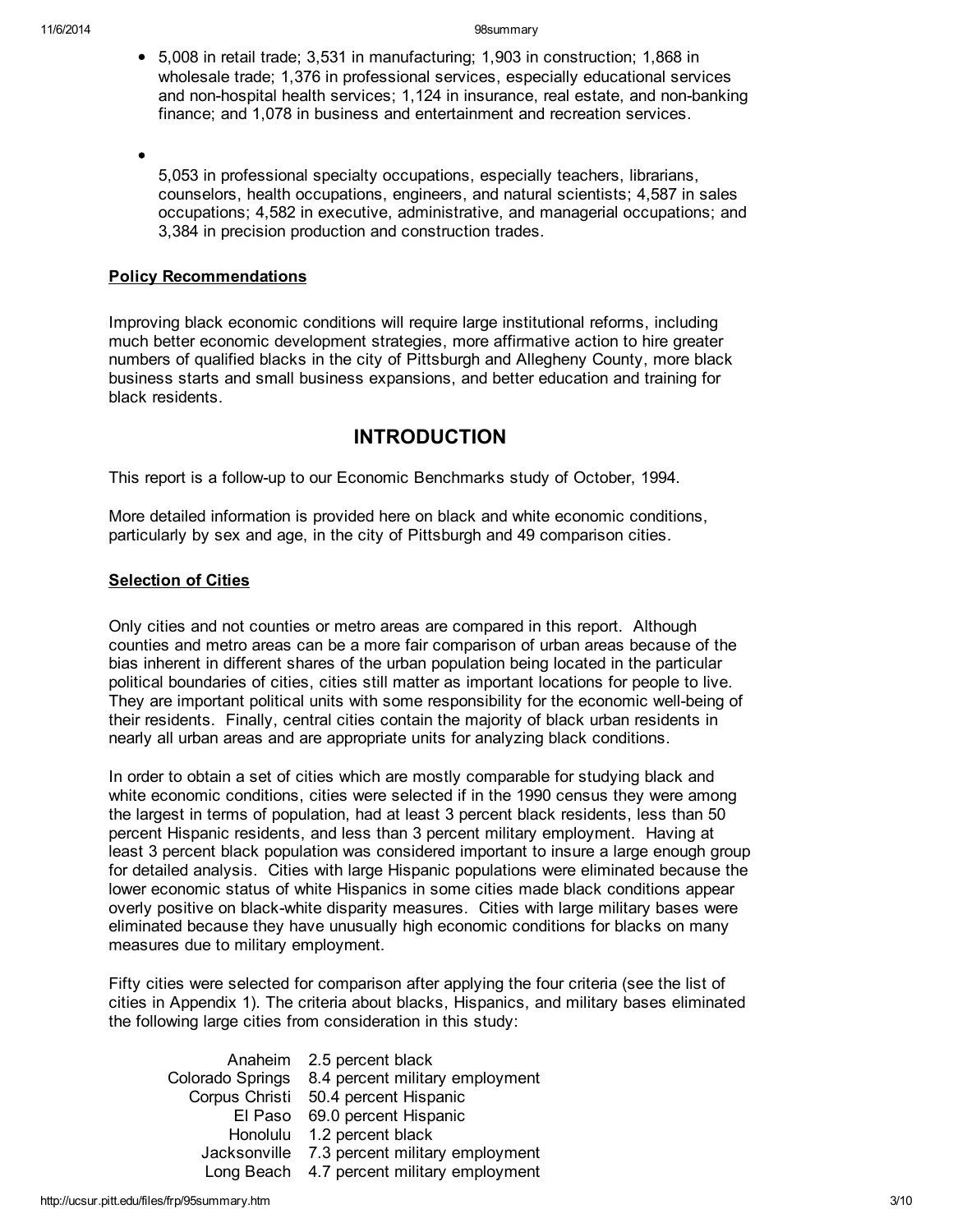Mesa 1.9 percent black Miami 62.5 percent Hispanic San Antonio 3.5 percent military employment and 55.6 percent Hispanic San Diego 7.9 percent military employment Santa Ana 2.6 percent black Virginia Beach 18.6 percent military employment

## Focus on Economic Well-Being

This report analyzes economic performance of the city of Pittsburgh in relation to the economic well-being of its residents. This report focuses only on the economic wellbeing of residents because we believe it to be the bottom line for urban economic performance. The other types of performance, such as business and industry growth as well as local government finances, are second-level factors in that they can be viewed as contributing to the bottom line goal, the economic well-being of people who live in an area.

Since the economic goals of people generally are to have good jobs and high incomes and wealth, economic well-being is measured in terms of indicators of jobs, income, and wealth. The specific indicators included here for the 50 selected cities are:

- Working age adults (age 25-59) not in the labor force by race and sex in 1990
- Youth unemployment rates (ages 16-19) by race and sex in 1990
- Adult unemployment rates (ages 25-54) by race and sex in 1990
- Children in poverty (% of under age 18) by race in 1989
- Working age adults in poverty (% of persons age 18-64) by race in 1989
- Elderly in poverty (% of persons age 65+) by race in 1989
- Non-elderly home ownership (% owner occupied housing units) by race in 1990
- Elderly home ownership (% owner occupied housing units) by race in 1990

Note that age is controlled for to some degree in each of the indicators, which is important since there are great variations in age distributions across cities and economic conditions vary greatly by age group. For example, under age 25 was eliminated from labor force participation data in order to control for differences across races, sexes, and cities in higher education enrollment rates. Over age 59 was eliminated to control for differences in retirement rates across races, sexes, and cities. In addition, unemployment rates are considered for youth age 16-19 because this group tends to have serious unemployment problems. Unemployment rates are considered for adults age 25-54 since data are readily available, this is the largest component of the working age population, and younger and older residents tend to have different unemployment rates.

#### Assessing Levels of Economic Well-Being

There are many possible sources of standards or benchmarks for assessing the values of a city on any of the economic indicators. For example, one could:

Compare conditions in one city with conditions in other cities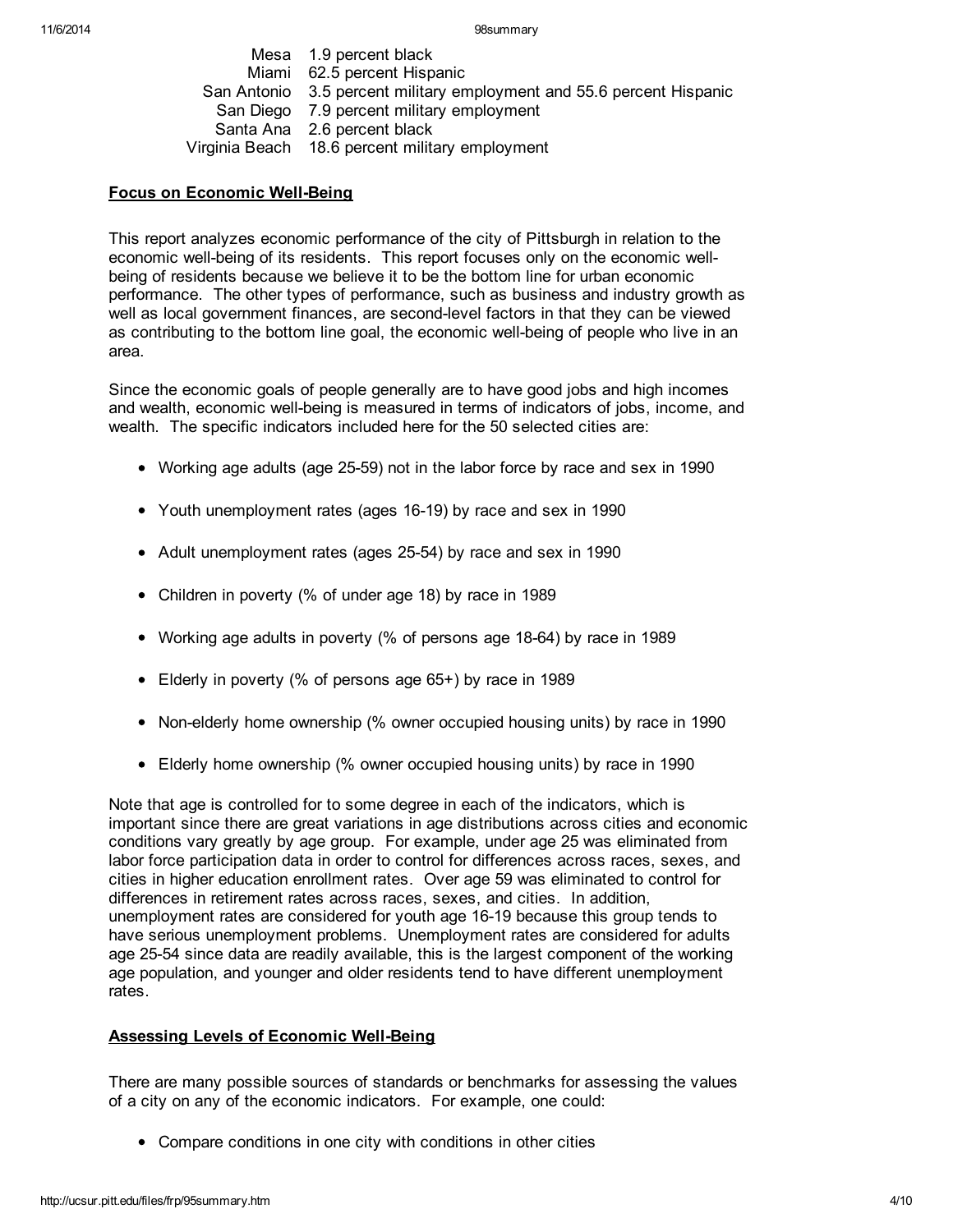- Compare groups, such as conditions for blacks and whites, within one city
- Compare current levels or values with past values to determine change over time
- Compare central city conditions to conditions in the rest of the county or urban area
- Compare current local values to U.S. averages

Variations of the first two types of standards are used in this report since only current year data on cities were gathered for the study. In this report conditions by race, sex, and age and disparities between black and white conditions are compared within and across cities to the extent that these comparisons are appropriate and data are available. In our recent Economic Benchmarks report (Oct. 1994) all five types of standards were used, although for less disaggregated indicators.

Finally, whereas a high disparity between black and white economic conditions always represents a problem, a low disparity between black and white conditions in a city may or may not indicate positive black conditions. For example, a low disparity could be due to high black and high white conditions, high black and low white conditions, or low black and low white conditions. A city with low black and low white conditions should not receive high marks for economic conditions due to low disparity since black conditions are clearly poor. Therefore, black-white disparities below the median of the 50 cities will not be analyzed or discussed in this report although we do report the data for the lowest disparity case.

## Focus on Black and White Conditions

One of the main findings from the Economic Benchmarks report (October 1994) was that the racial composition of a city can greatly affect assessments of overall economic conditions. In particular, a high or low percentage of white residents in one city relative to share of whites in other cities will give that city a higher or lower ranking relative to other cities on overall economic conditions than if one compared black conditions across cities and whites conditions across cities. The reason is that white residents tend to have much higher economic conditions than blacks in urban areas and a high or low share of whites could produce a high or low overall average relative to overall averages in cities with different shares of whites.

Because analysis of overall economic well-being without racial breakdowns can hide underlying problems or conditions, we believe it is necessary to analyze economic conditions across cities by race. As noted above, we also disaggregate the analysis by race by other important demographic factors, such as sex and age.

# DEMOGRAPHIC AND SOCIAL CONDITIONS

Before examining economic conditions, it is valuable to review several types of demographic and social factors for the set of comparison cities.

# City Population and Population Growth

There are some large differences in population size among the 50 comparison cities. Population in 1990 ranged from more than seven million in New York City to just over one-quarter million in Las Vegas. Pittsburgh ranked 34th with 369,879.

There are also wide ranging levels of population growth in the set of cities. Growth from 1980-1992 was between a high of 79.5 percent in Las Vegas to a low of -18.6 percent in Newark. Pittsburgh ranked fourth lowest with -13.5 percent.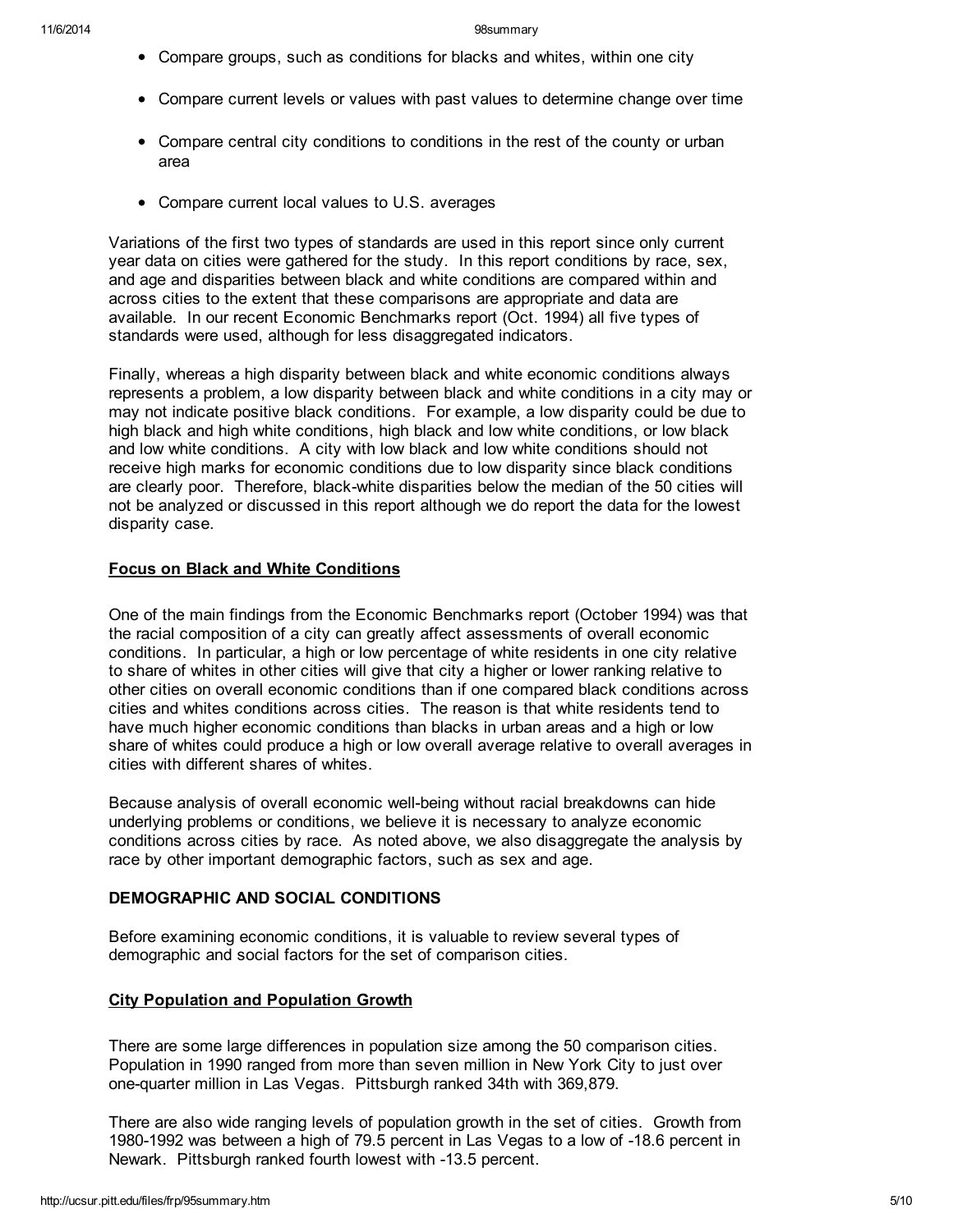## Metro Area Population and Population Growth

Metro area population in 1990 ranged from 8.8 million in Los Angeles to 485,000 in Wichita, and metro area growth from 1980-1990 ranged from 61.6 percent in Las Vegas to -6.9 percent in Pittsburgh. In 1990 only 15.4 percent of the metro area's population lived in the city of Pittsburgh in 1990, which was the seventh smallest percentage among the 50 comparison cities. (The new metro area definitions as of June 30, 1993 are used in the report.)

#### **Race and Ethnicity**

The share of black residents in total population ranged from 75.7 percent in Detroit to 3 percent in Albuquerque. The share of whites ranged from 84.9 percent in Portland to 21.6 percent in Detroit. Pittsburgh ranked 23rd in this set of cities on share of blacks and 18th on share of whites.

Shares of Asian or Pacific Islanders and of Hispanics in the set of cities vary somewhat less than shares of blacks or whites. The highest percent of Asian of Pacific Islander was in San Francisco with 29.1 percent and the lowest was in Birmingham with 0.6 percent. The highest share of Hispanic was in Los Angeles with 39.9 percent and lowest was in Birmingham with 0.4 percent. Pittsburgh ranked 32nd on percent Asian or Pacific Islander and 45th on percent Hispanic.

#### *Age Distribution by Race*

For both blacks and whites Pittsburgh in 1990 had a below average share of children under age 18, a below average share of working age adults age 18-64, and a high share of elderly age 65 and over. A low share of working age adults shows a somewhat smaller available workforce for its population compared to that of other cities. A high share of elderly can distort some economic measures, such as the labor force participation rate (percent of persons age 16 and over in the labor force), if the measures are not adjusted for age.

#### Working Age Population with Four-Year College Degree or More

With Pittsburgh having a large elderly population and older persons generally having low levels of educational attainment, it is important when comparing Pittsburgh to other regions to adjust for age if at all possible. We found that 1990 census does allow making age adjustments for four-year college degrees or higher by race and for other levels of education attainment.

For persons age 25-59 in 1990 (who are 30-64 in 1995), Pittsburgh had slightly below average levels of both blacks and whites with four-year college degrees or higher. The city of Pittsburgh disparity between white and black rates on this measure of higher education attainment was only slightly above average.

#### **Family Structure**

Pittsburgh has very serious problems with black family structure. In 1990 Pittsburgh had the highest percentage of black female-headed households with children (69.1%) out of all black households with children as well as the highest disparity between black and white rates. Pittsburgh also had the second lowest percentage of black children living with two parents, only 21.7 percent.

# ECONOMIC INDICATORS

Data on black and white economic conditions of Pittsburgh residents are provided below.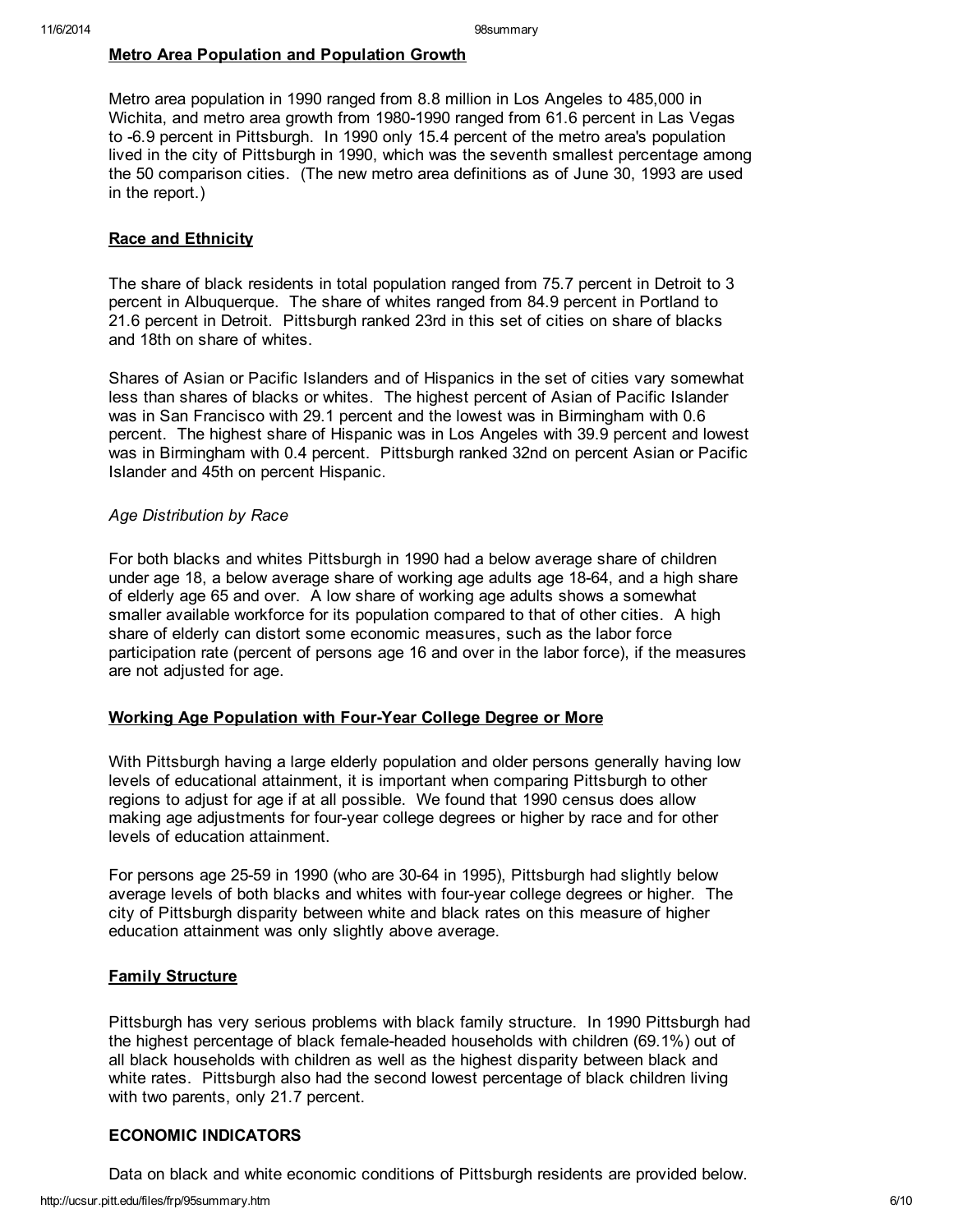## Working Age Adults Not in the Labor Force

In 1990 Pittsburgh had the highest percentage of black males age 25-54 (30.9%) and the third highest percentage of black females age 25-54 (34.7%) who were not in the labor force (which could be referred to as hidden unemployment). Pittsburgh had the second highest white male rate (12.9%) and the eighth highest white female rate (25.6%). In addition, Pittsburgh had the largest difference between black and white male labor force dropout rates (18%), and the seventh largest difference between black and white female labor force dropout rates (9.1%).

#### Youth Unemployment Rates

In 1990 Pittsburgh had the third highest black male unemployment rate for ages 16-19 (49.2%) but only the 24th highest white male youth unemployment rate (17.2%). Pittsburgh also had the sixth highest black female youth unemployment rate (39.7%) but the tenth lowest white female youth unemployment rate (10.7%). Finally, Pittsburgh had the fifth highest disparity between black and white young male unemployment rates (32%) and the second highest disparity between black and white young female rates  $(29\%)$ .

## Working Age Unemployment Rates

Pittsburgh had the fifth highest black working age male and the sixth highest white working age male unemployment rates in 1990. Pittsburgh also had the seventh highest black working age female unemployment rate. The white female rate was only 4.4 percent, which was close to the median. However, Pittsburgh had the third highest male and fourth highest female racial disparities.

#### Children in Poverty

In 1989 Pittsburgh had the second highest percent of black children (under age 18) in poverty (56.7%), 19th highest percent of white children in poverty (16.2%), and fifth largest disparity between black and white children in poverty (40.5%).

#### Working Age Persons in Poverty

In 1989 Pittsburgh had the highest percent of black persons age 18-64 in poverty (35.2%), seventh highest percent of white persons age 18-64 in poverty (14.1%), and fourth highest disparity between black and white persons age 18-64 in poverty (21.1%).

#### Elderly in Poverty

In 1989 Pittsburgh had average poverty rates for black elderly (28.5%) and white elderly (11.2%) and an average disparity between black and white residents over age 65 (17.3%).

#### Non-Elderly Home Ownership

In 1990 Pittsburgh had a below average level of home ownership for blacks under age 65 (29.5%), an above average level for whites (54.2%), and the fifth worst disparity (24.7) between white and black home ownership rates.

#### Elderly Home Ownership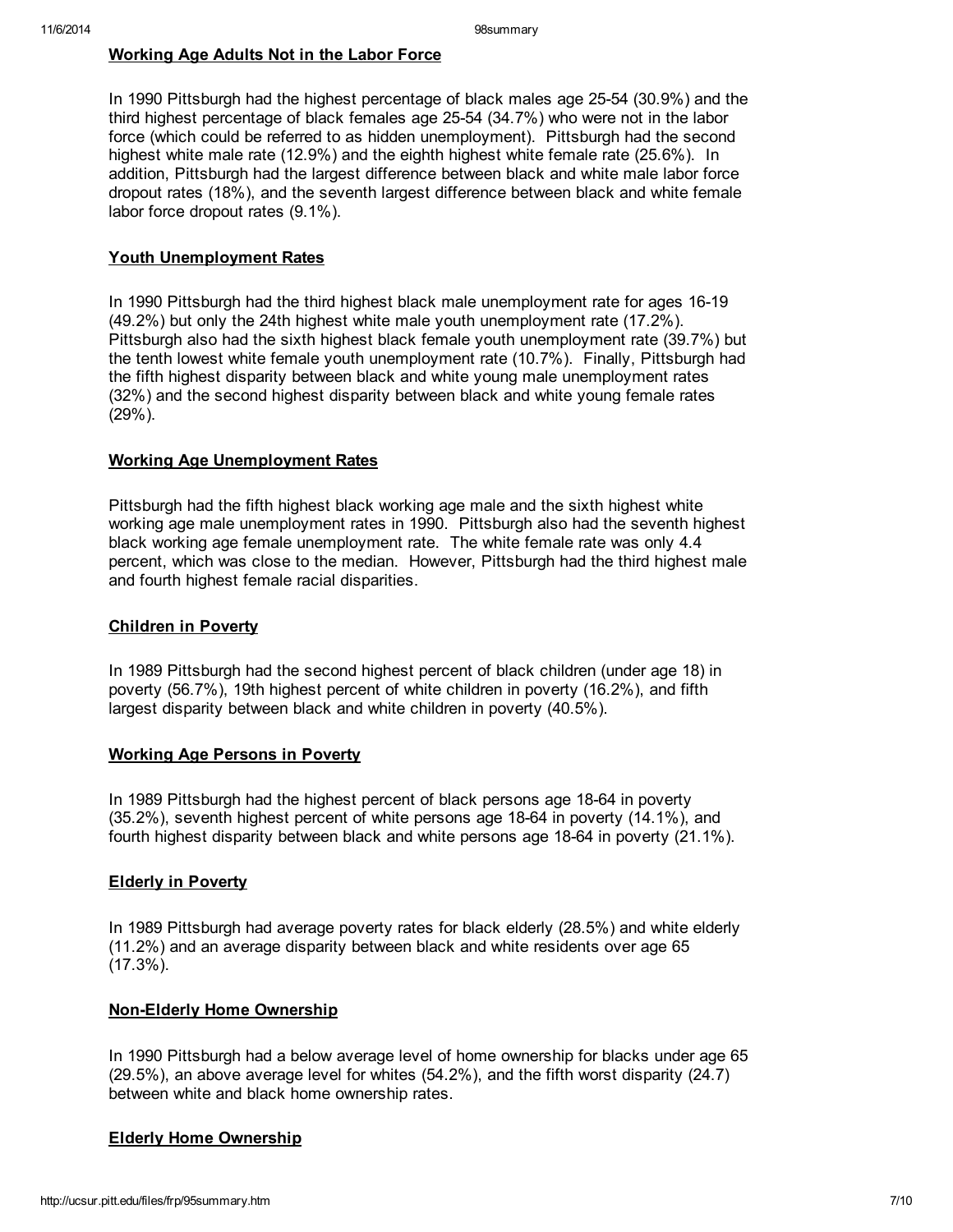In 1990 Pittsburgh had below average home ownership for elderly blacks (47.6%) and elderly whites (68.3%) and the third worst disparity (20.7%) between white and black rates.

## BLACK EMPLOYMENT BY INDUSTRY AND OCCUPATION

In a city like Pittsburgh with poor black economic conditions, one can assume that the economic problem is manifested in the lack of employment of blacks in key industries and occupations. If one could measure this lack of employment, then part of a solution to the problem would be to encourage employers who have low levels of black employment overall or in key occupations to hire more qualified blacks.

Since a reasonable job search area for city residents is all of Allegheny County, one would want to focus attention on black employment in the county. Fortunately, census data do allow some analysis of resident employment by industry and occupation within Allegheny County.

Appendix 3 contains 1990 Census data on total and black resident employment by industry for Allegheny County. Black employment as a share of total employment ranged in 1990 from a low of 2.3 percent in furniture, lumber, and wood manufacturing to a high of 19.4 percent in private household services.

Appendix 4 contains 1990 Census data on total and black resident employment by occupation for Allegheny County. Black employment as a share of total employment ranged from a low of 2.4 percent in health diagnosing occupations to a high of 19.8 percent in cleaning and building service occupations.

Determining which industries and occupations have a lack of black employment in the city of Pittsburgh requires a standard or expected level for black employment. An appropriate and fair basis for a standard is to assume that employers in Allegheny County, including the city of Pittsburgh, will draw most employees from Allegheny County. Thus, one could expect black employment in the city and county to approximately equal the ratio of blacks among adults residents of Allegheny County.

In Allegheny County 10.6 percent of adults age 18-64 in 1990 were black. In effect, if black city and county residents had access to jobs equal to that of other city and county residents then black employment among major employers in each key industry and occupation located in the city or county would approximately equal 10.6 percent of total employment.

Applying the standard of 10.6 percent to each industry in Appendix 3, we obtain the 1990 shortfall in black employment by industry across Allegheny County. Of the total shortfall of 15,100 jobs for black county (and city) residents:

- 5,008 are in retail trade, including eating and drinking places and food, bakery, and dairy stores
- 3,531 are in manufacturing, especially primary and fabricated metals, machinery and computer equipment, and printing and publishing
- 1,903 are in construction
- 1,868 are in wholesale trade
- 1,376 are in professional services, especially educational services and nonhospital health services
- 1,124 are in insurance, real estate, and other finance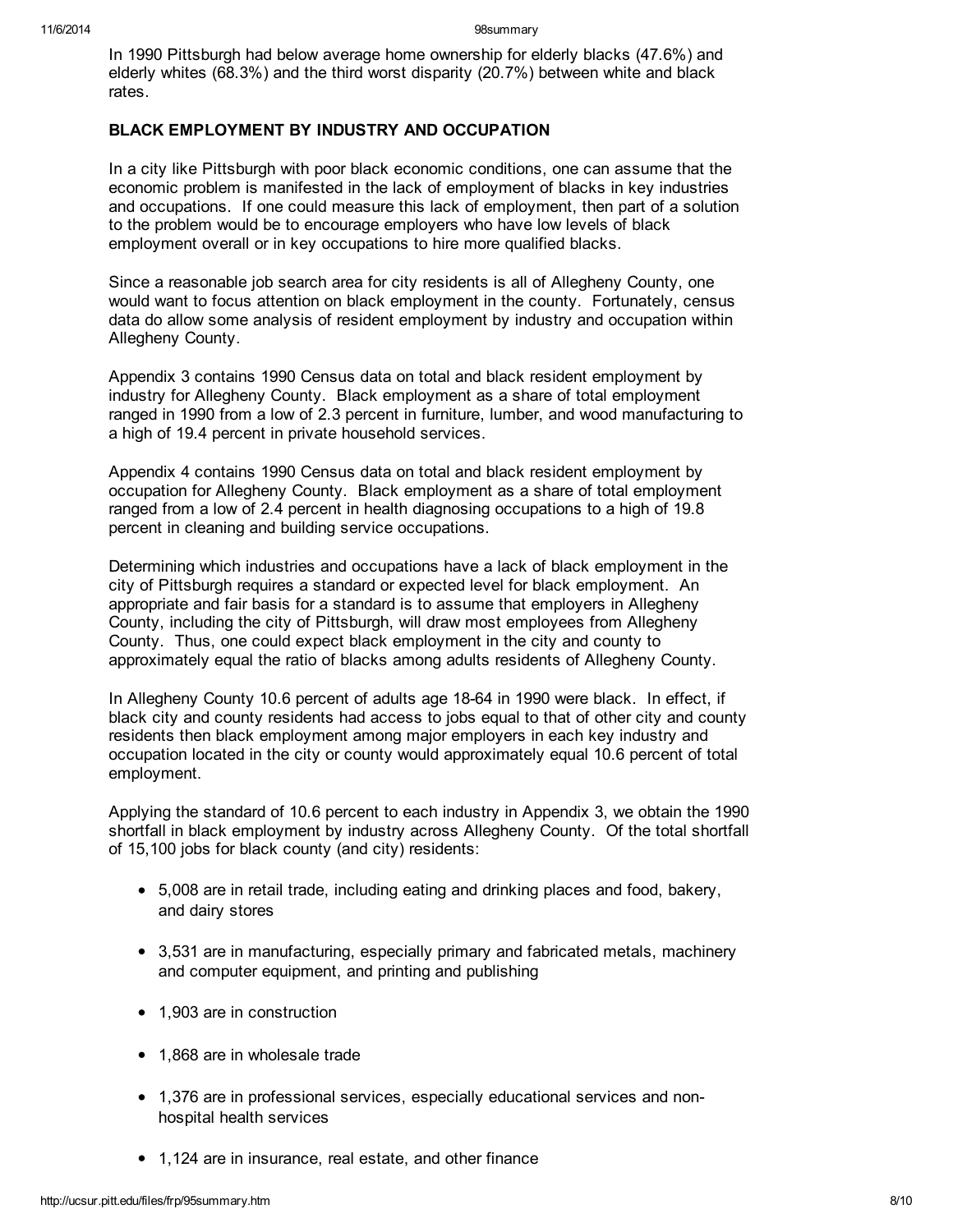1,078 are in business and entertainment and recreation services

Applying the standard of 10.6 percent to each occupation in Appendix 4 results in the following distribution of the 15,100 shortfall in black employment in Allegheny County:

- 5,053 in professional specialty occupations, especially teachers, librarians, counselors, health occupations, engineers, and natural scientists
- 4,587 in sales occupations
- 4,582 in executive, administrative, and managerial occupations
- 3,384 in precision production and construction trades

In addition, one of the problems facing the region is that hospital layoffs and the slowdown in hospital hiring will greatly hurt job opportunities for black city residents since hospitals have had one of the highest rates of black employment among the listed industries. This suggests that without concerted effort, black economic conditions will worsen in the future since no major industry is likely in this region in the near term to increase employment as hospitals used to do.

## **CONCLUSIONS**

Pittsburgh clearly has one of the poorest, most economically disadvantaged black populations of any large city in the U.S. Specifically:

- The city of Pittsburgh has some of the worst black economic conditions compared to black conditions in other large cities in the U.S.
- The city of Pittsburgh has some of the worst disparities between black and white economic conditions compared to disparities in other large cities in the U.S.

In addition, in many ways white economic conditions in Pittsburgh are below average compared to white conditions in most other large cities. Finally, the low labor force participation rates and high unemployment rates for working age black and white residents suggests that Pittsburgh has a large supply of surplus labor.

## POLICY RECOMMENDATIONS

Overall economic conditions need to be improved in the city of Pittsburgh and the Pittsburgh region so that both black and white residents have access to more and better jobs. To accomplish this, government, corporate, foundation, university, and other non-profit leaders need to base development strategies much more on sophisticated economic analysis than has been done in the past. Most importantly the city, county, and region need: 1) an independent economic policy committee to provide general economic advice; 2) formal evaluations of all major economic development agencies, policies and programs to determine actual economic impacts; and 3) formal forecasts of the likely effects of proposed programs or policies. Too much present policy and discussion about economic development relies on wishful thinking and guesses. City and county government should form an independent office for economic policy analysis staffed by professional economists. If government does not form such a committee, then local foundations should do so.

The serious problem of poor black economic conditions needs to be addressed in part through affirmative action efforts in firms with a lack of black employment. The Urban League of Pittsburgh, the NAACP of Pittsburgh, and other organizations should initiate a program to identify firms in the city of Pittsburgh with a lack of black